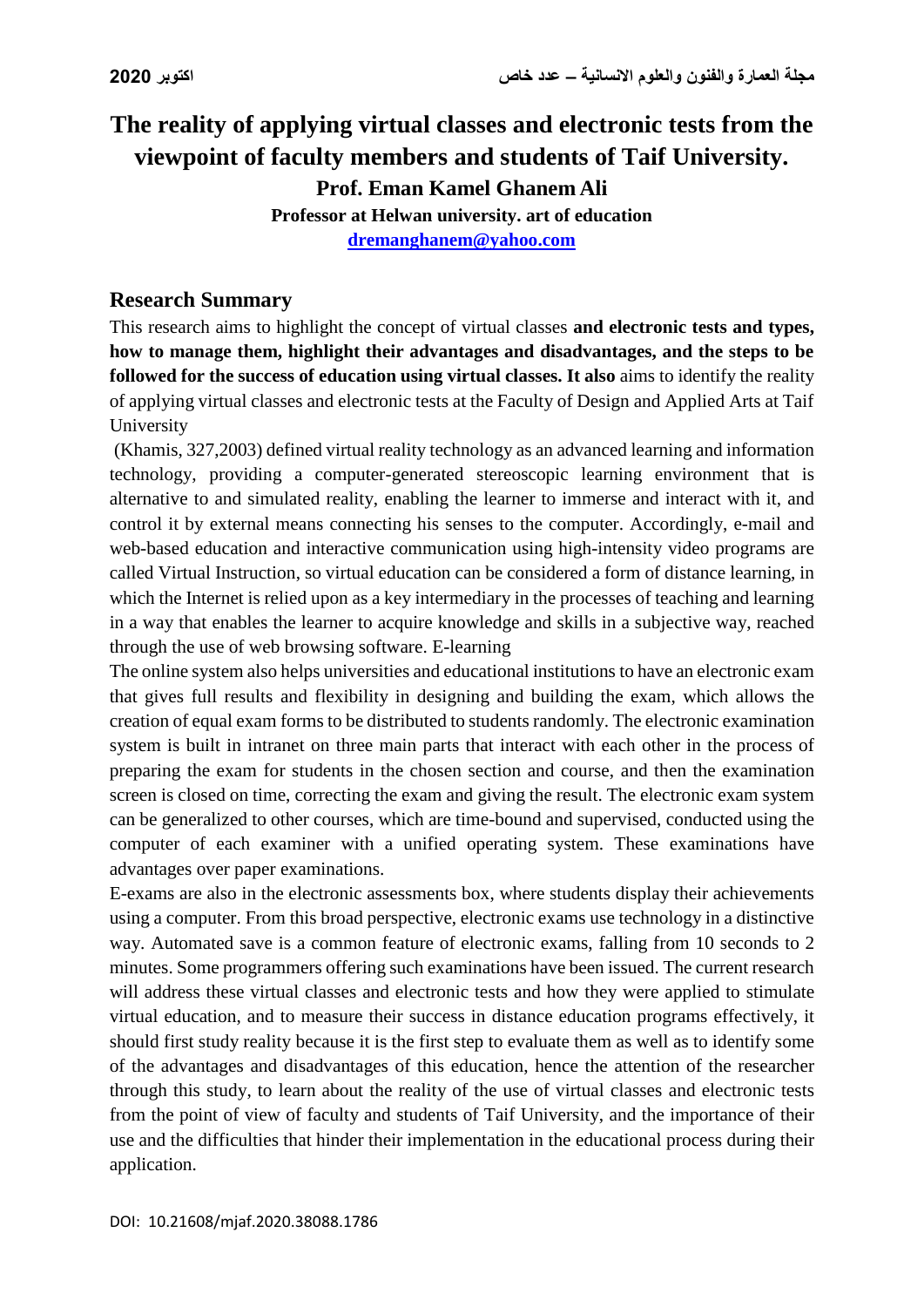# **Search problem**

The search problem is focused on answering the following question:

What is the reality of applying virtual classes and electronic tests from the point of view of faculty members and students of Taif University?

### **Search goal**

Discuss the results of opinion polls of faculty members and faculty students about the reality of their experience with virtual classes and electronic tests

# **The importance of research**

1-To shed light on the importance of virtual classes for students, as well as the obstacles and difficulties of using virtual classes and electronic tests from their point of view.

2- Learn about the reality of applying virtual classes and electronic tests at the Faculty of Design and Applied Arts at Taif University.

# **Research hypothesis**

The research assumes that the view of faculty and students of Taif University towards the reality of virtual classes and electronic tests tends to be desirable for this educational method.

### **Search limits**

1-Study the reality of virtual classes and electronic tests applied at the Faculty of Design and Applied Arts at Taif University.

2- Application of research questionnaires to faculty members and students in the same faculty during the second semester of 2019: 2020.

# **Search procedures**

**1-Research methodology:** Research is based on the descriptive analytical approach as being compatible with the objectives of the research.

**2-Research Sample**: The trial was applied to select a random sample of faculty members, students of the Faculty of Design and Applied Arts. Taif University, where the resolution was designed on the internet and left random on the site according to the desire and readiness of the sample to answer it, and therefore no conditions were put in place to control the choice of the number allowed to answer, other than to be who participated in virtual classes and electronic tests.

#### **3**- **View, analyze and discuss results**

The research questionnaire was answered through a random sample of faculty members and students in the different departments of the Faculty of Design and Applied Arts, Taif University, and the results were drawn from the research sample as follows:

# **First: Analysis of the opinions of faculty members and faculty students in the reality of applying virtual classes:**

1- Connectivity problems sometimes cause a lot of time to be disabled and wasted. While viewing photos, audio, and PowerPoint presentations.

2- Download programs to explain during virtual classes to some extent because of the problem of poor internet connectivity.

3- and interaction between faculty members and female students during virtual classes is done very well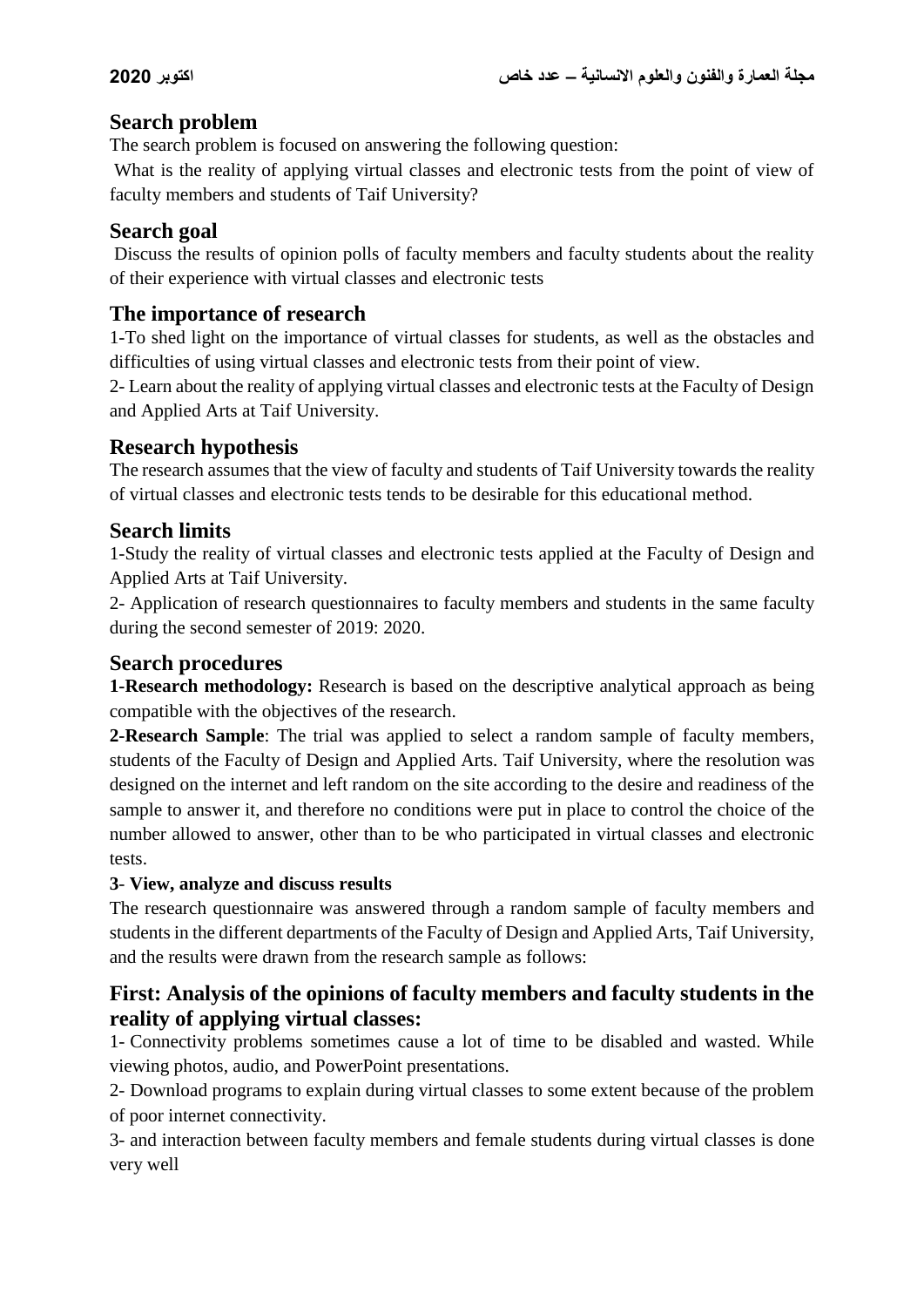4- Virtual classes have promoted education for female students to a very good level, making them more effective than traditional classes.

5- The teachers were able to communicate the theoretical and practical content of the courses to the student through the virtual classes, which made the students able to meet the demands of the content of the courses.

6- The students benefited from the possibility of presenting their work and commenting and modifying and criticizing it in front of everyone, which contributes to not repeating mistakes and wasting time in returning the same criticism on another work....

7- Discussion and interaction between faculty members and female students during virtual classes is done very well

8- Virtual classes have made progress in the level of education for female students to some extent, making traditional classes indispensable alongside virtual education.

# **Second: Analysis of the opinions of faculty members in the reality of applying electronic tests:**

1- There is no problem with the electronic test mode, either during the entry and holding of the e-test for the student, nor in downloading the results of the electronic test. He also found it easy to determine the time of the electronic test

2- Electronic tests are significantly more effective than traditional tests, as the electronic test has enhanced the measurement of the course's outputs for the student in a short time as the result appears immediately after the test has been completed.

3- Requires adding some controls to perform the practical test. Like camera surveillance for students to be under the control of a lecturer.

4- Improving the quality of blackboard performance due to the many failures of electronic tests

5- It is useless in practical tests, especially since most of the courses are practical.

6- The approval of the electronic test as a new and effective method came in a large proportion, and the application of electronic testing became a necessity in the light of the need for renewal.

7- questions have no difficulty, and students have been more applauded for substantive questions than others.

8- Electronic tests are significantly more effective than traditional tests. They also prefer electronic tests as a new and effective method. However, female students do not prefer to apply practical electronic tests.

# **Analyzing the opinions of faculty members and college students on the reality of applying virtual classes:**

1. Connection problems sometimes cause disruption and waste a lot of time. While viewing images, sound and PowerPoint presentations.

2. Download programs for explanations during the virtual classes, to some extent due to the problem of poor internet connection.

3. The discussion and interaction between faculty members and students during the virtual classes is very well done

4. The virtual classroom has enhanced the education of the female students to progress in their studies to a very good level, which made it more effective than the traditional classes.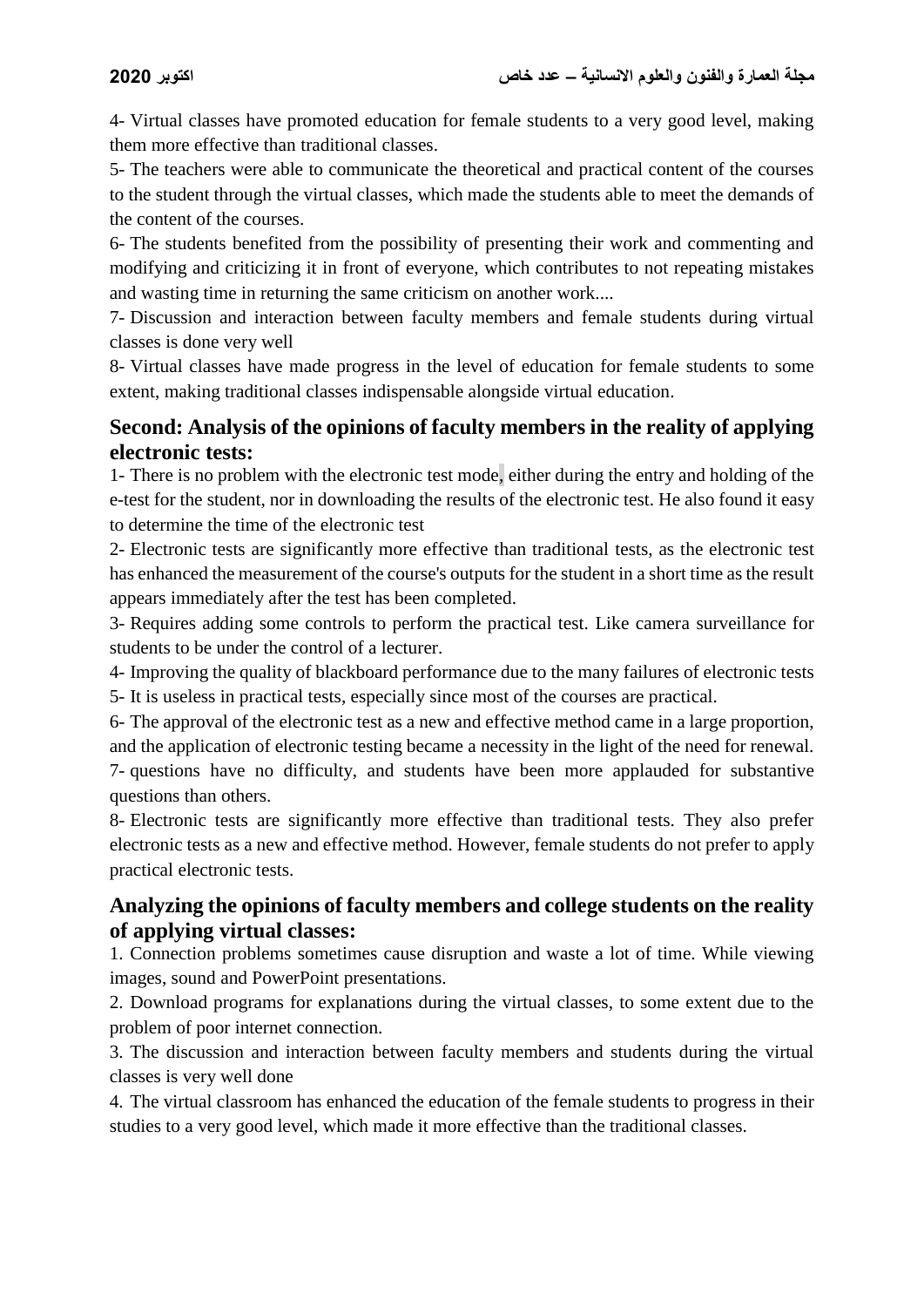5. The material professors were able to deliver the theoretical and practical content of the courses to the student through virtual classes, which made the students able to collect what is required of them for the content of the courses.

6. It was found that the virtual classes can be of equal importance in relation to the regular classes, they can be complementary to each other, so the virtual classes can be combined with the normal methods.

7. The students benefited from the possibility of presenting their work, commenting, modification, and criticism on it in front of everyone, which contributes to not repeating mistakes and wasting time in returning the same criticism to another work ....

8. There is no problem for the students in following up the explanation, conversation and discussion with the faculty member during the virtual classes.

9. Explanation of programs, display of pictures, sound, and PowerPoint presentations are followed very well during the virtual classes.

10. The discussion and interaction between the faculty members and students during the virtual classes is very well done

### **Analyzsing the opinions of faculty members and college students on the reality of applying electronic tests:**

1. There is no problem with setting up the electronic test, nor during the entry and holding of the electronic test for the student, nor in uploading the results of the electronic test. He also found the ease of determining the time of the electronic test

2. There is no problem in taking into account the individual differences between students in the electronic test, and the measurement of course outcomes for the student has also been enhanced 3. It needs adding some controls to perform the practical test. Such as the activation of communication with the surveillance camera for students under the control of the lecturer

4. Modifying the quality of the performance of the blackboard due to many faults. Electronic tests are useless in practical tests as most of the courses are practical.

5. The approval of the electronic test as a new and effective method came in a large percentage, so the application of the electronic test became a necessity in light of the need for renewal.

6. There are no problems during entering and holding the electronic test for the student, nor in uploading the results of the electronic test.

7. The online test questions do not have any difficulty, and the objective questions were found more desirable than others.

8. The electronic exams contained a large part of the course content.

9. Electronic tests are much more effective than traditional tests. They also prefer electronic testing as a new and effective method. However, female students do not prefer applying electronic practical tests.

#### **Search recommendations:**

Research is recommended in the light of the following:

1. Benefit from the practical experiences of Arab universities in applying virtual classes and electronic tests.

2. Generalization of the use of web technologies in distance learning in the dissemination of courses. And Strengthen the positive trend of virtual classes and electronic tests.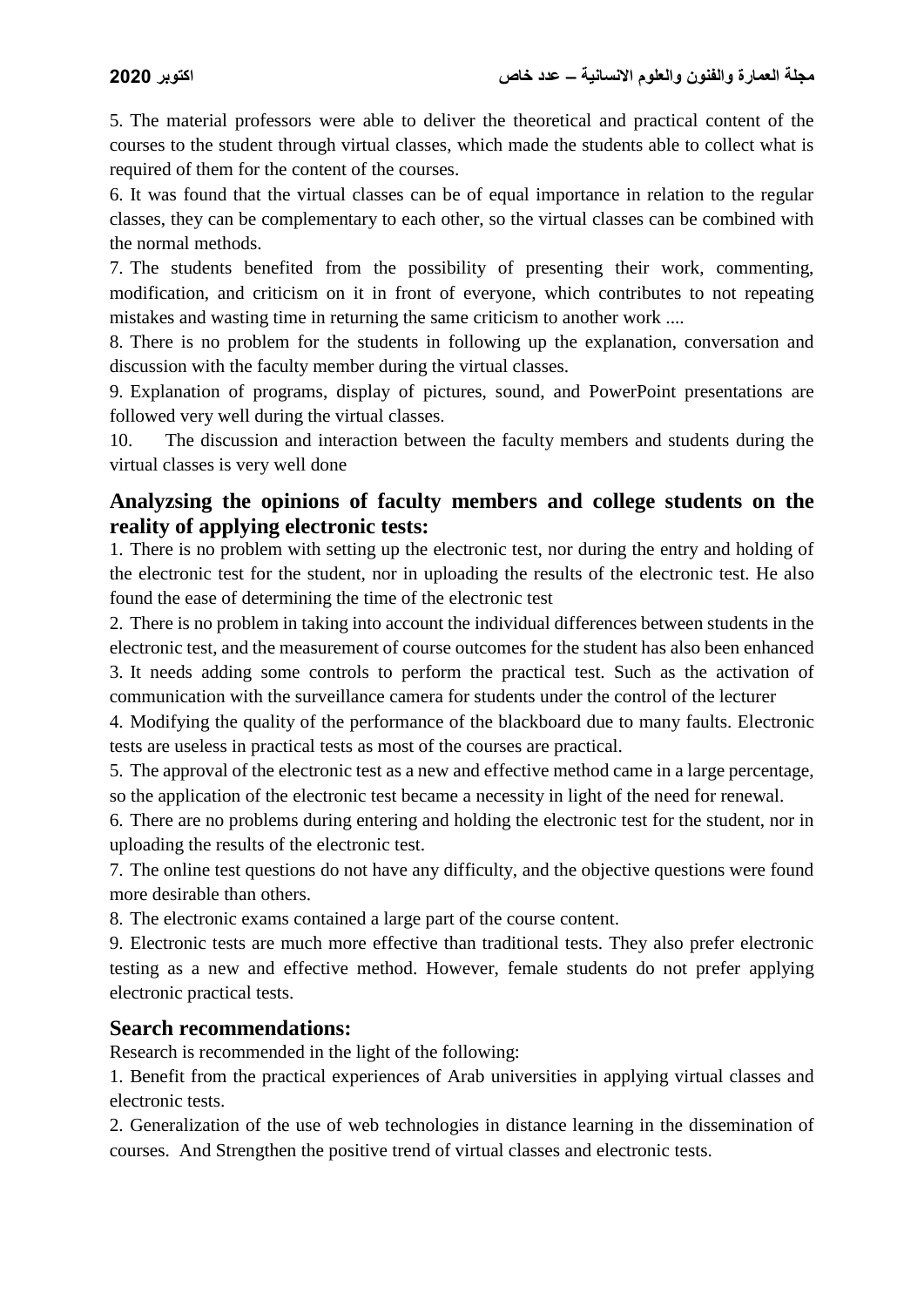3. Encourage and educate faculty members and students of Taif University to take advantage of the advantages of virtual classes and electronic tests to facilitate and improve the educational process.

4. The need to apply virtual classes and electronic tests, especially in theoretical curricula, besides the theoretical part of the practical methods.

5. Provide those responsible for developing educational plans and programs the importance of applying virtual classrooms and electronic tests within the steps of applying courses.

6. some controls to perform the practical test. Such as activating surveillance communication for female students under the control of a faculty member.

#### **References**

1- kalifah, Hind Bent Suleiman (2002): "Modern trends and developments in e-learning service a comparative study of the four models of distance learning", working paper, Future School Symposium, from King Saud University website, website 6/5/2020. Available at [\(http://www,Ksu,edu,sa/seminarschool/index2,htm\)](http://www,ksu,edu,sa/seminarschool/index2,htm):

2- Al-Jarf, Rima Saad (2001): Electronic Rapporteur, "13th Scientific Conference. The education curriculum is a contemporary cognitive and technological revolution." Volume one. Egyptian Society for Curriculum and Teaching Methods. Cairo. Ain Shams University, website 6/5/2020 available at [http://ugura,opac,mandumah.com\)](http://ugura,opac,mandumah.com/)

3- Omar. (2002)": E-Study Solution in the mixture. Cairo Knowledge, No. 91.

4- Al-Abadi, Mohsen (2002): "Traditional education and education what is the difference", Cairo Knowledge No. 91

5- Al-Atiwa, Saleh. (2006): E-learning and open university," a paper prepared at the Education Technology Assets Course, Riyadh, Graduate School, Department of Teaching Methods and Technology, King Saud University.

6- Omar Mohammed (2009): "Distance learning and traditional education in the balance", Khartoum

7- Awad, Amani (1436): "Design and production of electronic tests" working paper, from The University of The Assembled, website entry date 6/5/2020. Available at <https://sites.google.com/site/binhajjad03/>

8- Al-Mubarak, Ahmed Abdul Aziz (1424H): "Following teaching using virtual classrooms online on the education and communication technologies of King Saud University." Master's thesis, unpublished. Department of Teaching Methods and Technology, Faculty of Education, King Saud University: Riyadh

9- Al-Musa, Abdullah; Al-Mubarak, Ahmed. (2005): "E-learning, foundations and applications."

10- Al-Mahdi, Magdi Salah Taha (2008): "Virtual education philosophy- its ingredients opportunities for its application", editions of Mansoura University, New University House.

11- Bakhti, Ibrahim (B.T.): "Virtual education and its techniques." Research submitted to the University Center, the date of entry of the site 6/5/2020 is available on the link [\(http://www.sh-mohammed.com/dros/show.ph\)](http://www.sh-mohammed.com/dros/show.ph)

12- Mohamed Attia (2003): "Processes of Education Technology". Cairo. House of Wisdom.